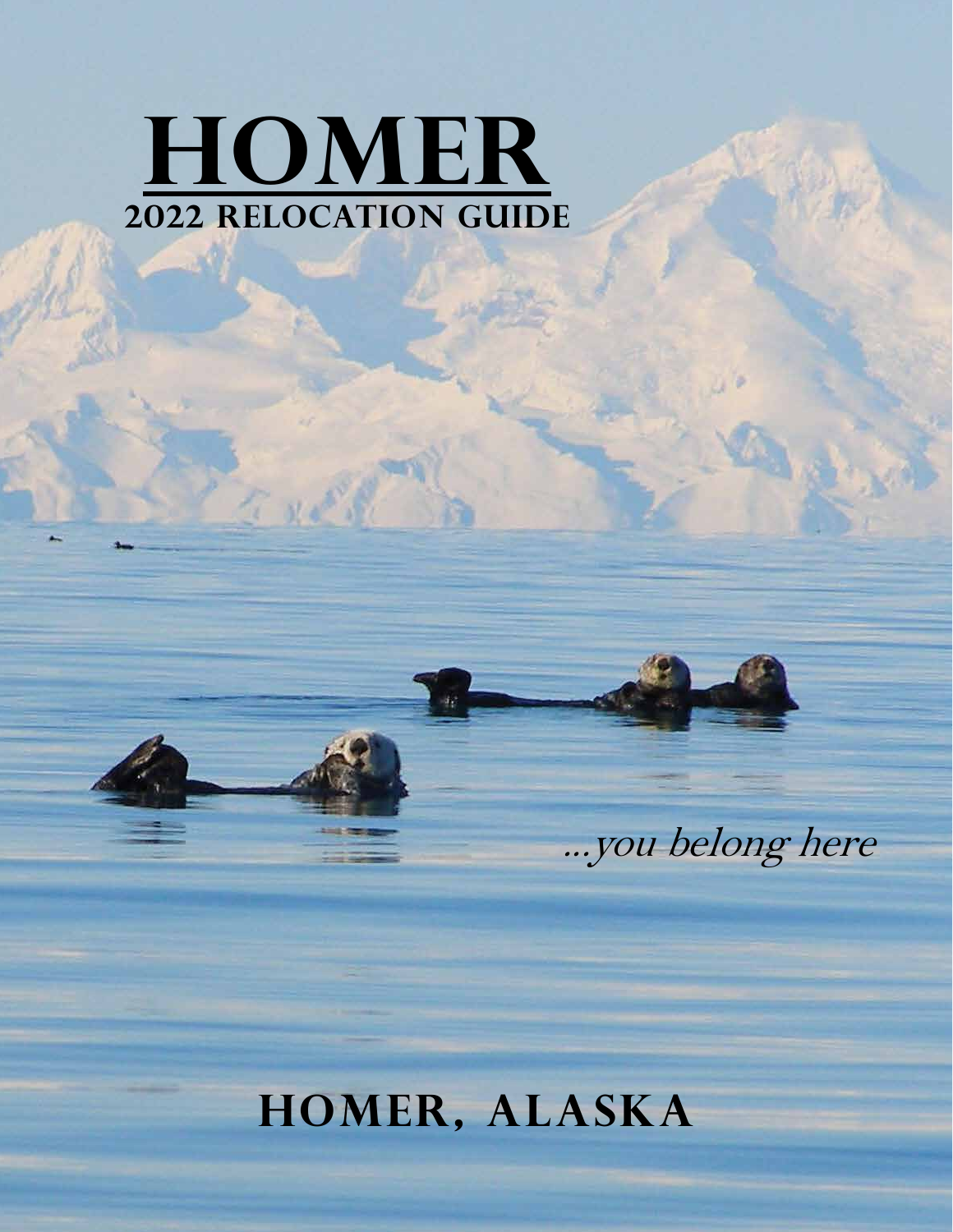*Hello! Thank you for your interest in our beautiful city-Homer, Alaska!* 

*On behalf of the Homer Chamber of Commerce, the City of Homer and the Mayor, we are excited to provide you with an overview about the numerous opportunities and benefits Homer has to offer year-round.* 

*Enclosed you will find general information about our area including employment opportunities, cost of living and annual weather. We are also excited to share the wonderful aspects of Homer that residents enjoy such as friendly people, quality public schools, comprehensive health and wellness care, a vibrant arts scene, fantastic restaurants and world class recreational opportunities.* 

*If you're making a pre-relocation visit to Homer, or just want to get better acquainted with Homer, please explore the Chamber of Commerce website (www. homeralaska.org) for information on local attractions, area wide businesses and maps – you'll find everything you need to feel right at home! In addition, you will soon receive a copy of the Homer Visitor's Guide which provides further information regarding the many activities and adventures that await you in Homer.* 

*Both the Chamber of Commerce and the City's Economic Development Department are pleased to assist you in any way possible. Feel free to contact us.* 

*Homer offers an unsurpassed quality of life and welcomes you whether you are relocating, seeking a second home, or starting a new business. Thank you again for your interest in Homer.* 

*Warm regards,*

*Brad Anderson, Director* 

*Homer Chamber of Commerce Ken Castner, Mayor and Visitor Center1 City of Homer*



201 Sterling Highway Homer, AK 99603 907-235-7740 info@homeralaska.org



491 E. Pioneer Avenue Homer, AK 99603 907-235-8121 www.cityofhomer-ak.gov

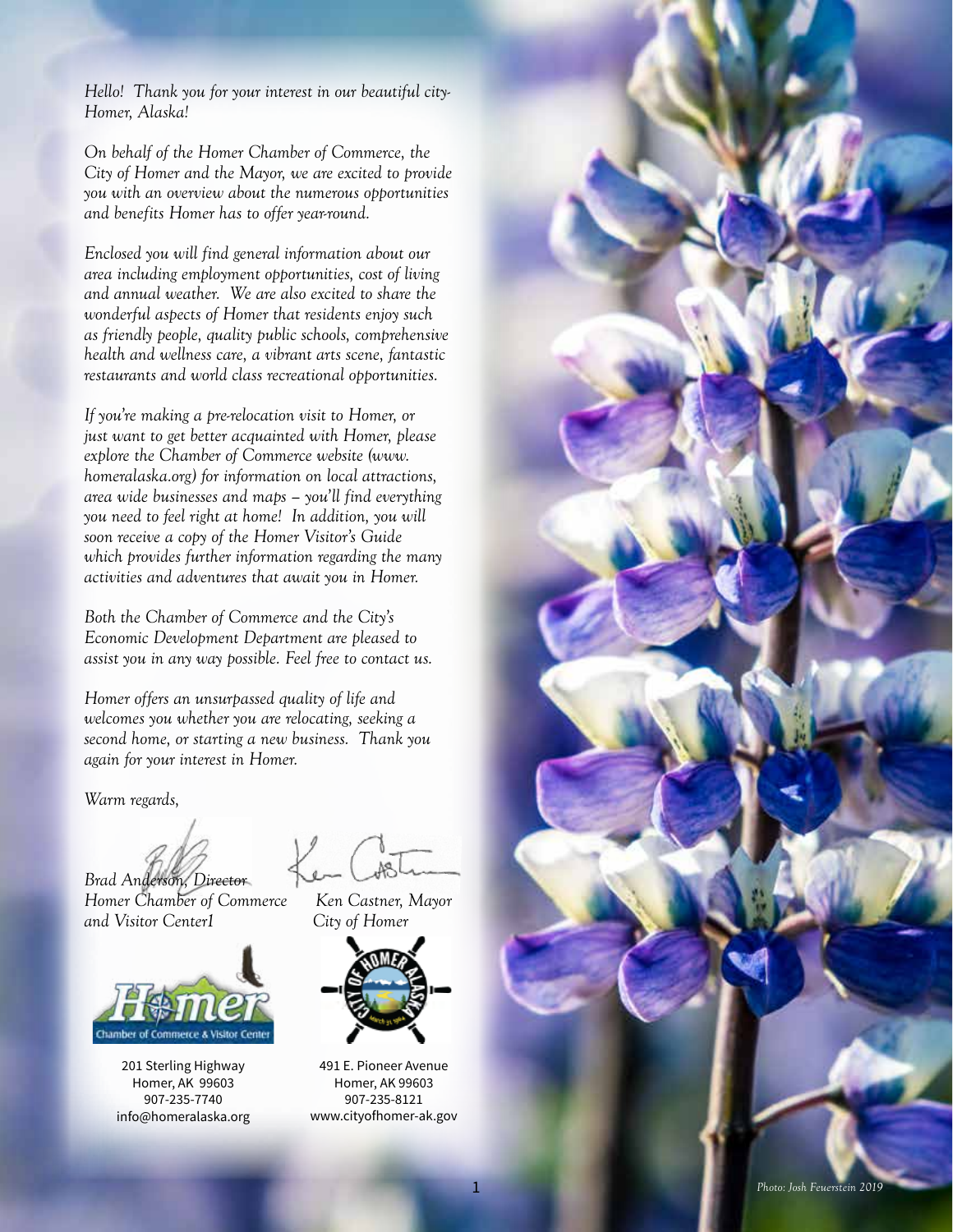## **Discover Homer**

*Quality of life rarely found in one location: endless opportunities for outdoor recreation, arts, and culture- a great place to raise kids and a profound sense of community.*



The City of Homer was established as a first class municipality in March 1964. Named for Homer Pennock, a con man who arrived in 1896 and lured others to the Homer area with promises of gold, today, genuine treasures attract people to live and work in Homer.

Homer is the southernmost town on the state's highway system, four hours south of Anchorage on the southern tip of the Kenai Peninsula. It is often described as "where the land ends and the sea begins," "the cosmic hamlet by the sea," an arts community, and a fishing community. Each description captures a part of Homer's enduring character: creative, rich in maritime and homesteading traditions, committed to the environment, engaged and independent.

Common to every description is an acknowledgment that Homer is situated in one of the most beautiful places in the world, with spectacular views of Kachemak

Bay, the Kenai Mountains and several volcanic peaks across Cook Inlet including Mt. Augustine, Mt. Iliamna and Mt. Redoubt reaching to over 10,000 feet.

Homer is also famous for the Homer Spit, a 4.5 mile natural finger of land extending into Kachemak Bay. Accommodating Homer's port facilities and small boat harbor, it is a vital component of the local economy supporting both the marine trades industry and commercial fishing. Homer is one of the top ports for halibut landings, earning Homer yet another title, "Halibut Capital of the World."

The Spit also supports Homer's burgeoning tourism trade. Its numerous shops, restaurants, campgrounds, lodgings, charter fishing, water taxi, adventure and eco-tourism businesses are a beehive of activity during the summer months.

Rounding out Homer's economic drivers are healthcare services, the arts and independent farm growers, all contributing to Homer's economic diversity and extraordinary quality of life.

Homer is widely acknowledged to have the best arts scene of any small town in Alaska and great restaurants. Many of these businesses are located on Pioneer Avenue in the heart of the City, where an abundance of peonies grace both gardens and public murals. Others are located in historic "Old Town" on the shores of Bishop's Beach.

Homer prides itself on being an ambitious, forward-thinking community that embraces responsible economic development. Major goals for the next decade include expanding Homer's port facilities to support the region's growing maritime industries.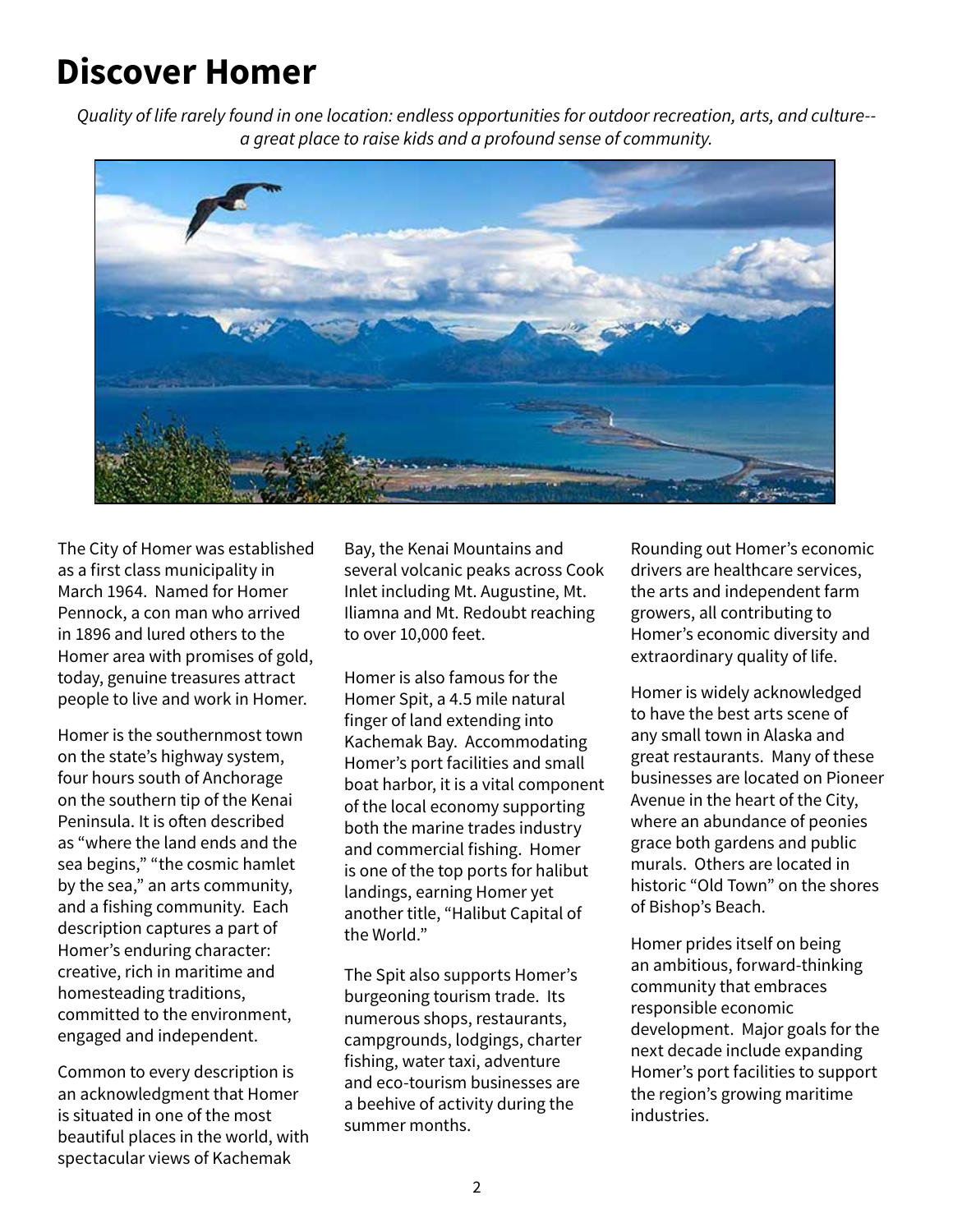People relocating to Alaska choose Homer partly for its beauty, partly for outstanding arts, culture, education and recreation opportunities. Mostly, they choose Homer because people here are friendly, outgoing and welcoming.

Homer currently has a total population of 5,522 according to the 2020 census, which has increased by 10% since the last census in 2010. Births and in-migration of new residents, primarily families and senior citizens account for the population growth.

While Homer is not considered a retirement community, it is popular for retiree living, both year-round and seasonally. Alaska's senior population has been growing faster than in any other U.S. state, with the Kenai Peninsula's growth rate leading the way at 11.33%.

Homer boasts an overall modest cost of living (for Alaska living) and superior schools. Residents enjoy year-round outdoor recreation opportunities that include fishing, hiking, skiing, kayaking, hunting, snow-machining, birding, kitesurfing, and more.

A diversity of arts, cultural and recreational activities throughout the year makes Homer welcoming, and makes time with family and friends extraordinarily enjoyable.

Homer is a caring community. Many residents are committed to making Homer a better place and give generously of their time and talents to contribute to overall quality of life. New residents have many opportunities to join civic, non-profit and grassroots organizations, which bring neighbors together to help those less fortunate, create solutions for shared concerns and complete civic projects.



Every April, Lesser Sandhill Cranes flock to Homer from their wintering grounds in California to nest and rear their colts.



Kachemak Bay, a Natural Estuarine Reserve rich with a diversity of marine life, is a kayaker's paradise.

Photo Credit: Rathy Sarns<br>Leserve rich with a later of the Homer's groomed ski trails host fun community events for all ages, from evening Tiki Torch ski (Photo Credit: Pete Fineo events to Wine and Cheese tours, from Junior Nordic Ski lessons to marathon races.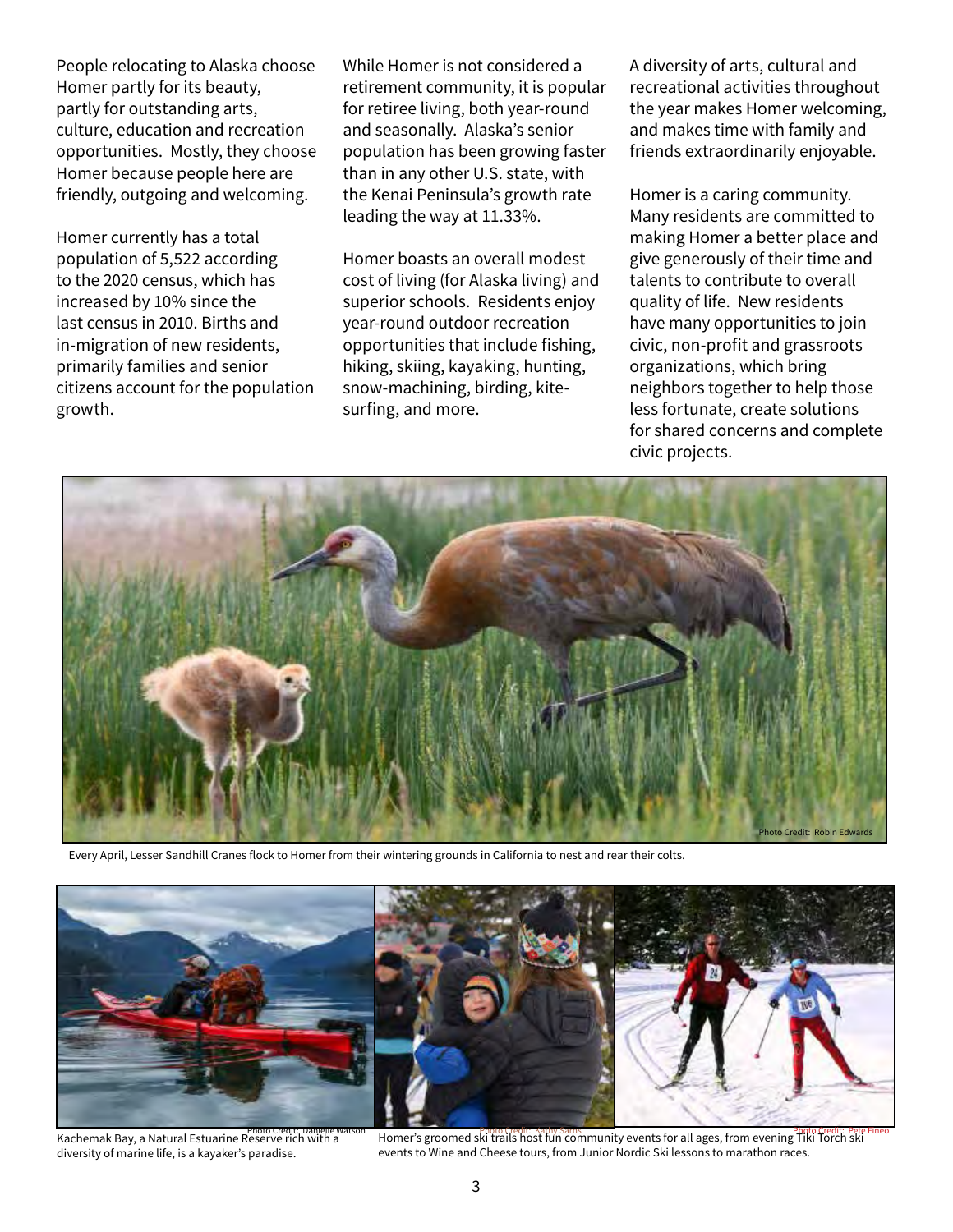### **Location & Climate**

Homer is located on the southern Kenai Peninsula, overlooking beautiful Kachemak Bay and Cook Inlet. The Pacific Ocean moderates Homer's climate, resulting in relatively warm winters and cool summers. Its location on the north shore of the Bay provides great solar exposure and breathtaking views of the Chugach Mountains to the southeast. The Chugach Mountains provide more than an awesome view. They shelter Homer from high winds typical in the Gulf of Alaska, and provide somewhat of a rain shadow. Homer receives only about 25 inches of rainfall annually, arid compared to other Alaskan coastal communities.

| <b>Climate Comparison</b> | <b>Homer</b> | Seward |       | Cordova United States |
|---------------------------|--------------|--------|-------|-----------------------|
| Rainfall (in)             | 24.7         | 64.1   | 113.7 | 38.1                  |
| Snowfall (in)             | 71.5         | 75.1   | 134.7 | 27.8                  |
| <b>Precipitation Days</b> | 147          | 160.7  | 212.2 | 106.2                 |
| <b>Sunny Days</b>         | 135          | 133    | 133   | 205                   |
| Avg. July High (°F)       | 63           | 63.1   | 61.2  | 85.8                  |
| Avg. January Low (°F)     | 18.6         | 16.8   | 22.7  | 21.7                  |



### Young fisherman enjoying the day's outing. **Homer Stays Connected to the World**

Though Homer is known as the 'end of the road,' it is by no means the middle of nowhere. Homer is a transportation hub for the region. The airport accommodates jet traffic and hosts multiple commercial flights a day. While Homer residents appreciate plenty of amenities while maintaining a small-town feel, a 30-minute flight or 4-hour world-class scenic drive north on the Sterling Highway is close enough to the 'big city' of Anchorage. Direct flights from Anchorage connect you to major cities in the "Lower 48" in a matter of hours - only three hours to Seattle and less than five to Denver, Phoenix and Los Angeles. Travel to Alaska is convenient and alluring. In fact, friends and family won't feel far away due to their frequent visits!

Homer's Harbor supports the Alaska Marine Ferry with direct service to Seldovia, Kodiak and the Aleutian Islands, barge and freight services for coastal Alaska and maritime industrial support services for industry in Cook Inlet and Western Alaska. Millions of pounds of fresh seafood are landed and trucked or flown to markets from Homer every season.

Homer is also a communications hub. With a vibrant selection high-speed internet providers. It's no wonder Homer supports a growing number of remote workers, and the ability of local businesses to find new customers, to connect with existing clients to help fuel the local economy.

### **Day Length**

Because the top of the earth is tilted toward the sun in the summer months, Alaska gets an abundance of daylight in mid-summer. On Summer Solstice, the longest day of the year, the sun rises in Homer at 4:45 am and sets around 11:30 pm for nearly nineteen hours of daylight. Keep in mind, though, this represents only the amount of time the sun is above the horizon. Twilight is very long in Alaska, extending day length hours to twenty-two!

The opposite is true for winter. On the shortest day of the year, December 21, sunrise is at 10 am with sunset at 4 pm, giving us six hours of daylight. Twilight extends winter daylight hours, though soft, to eight hours.

#### **Homer's Average Daylength Hours**

| January   | 06:55 |
|-----------|-------|
| February  | 09:08 |
| March     | 11:46 |
| April     | 14:33 |
| May       | 17:05 |
| June      | 18:34 |
| July      | 17:53 |
| August    | 15:35 |
| September | 12:51 |
| October   | 10:04 |
| November  | 07:33 |
| December  | 06:08 |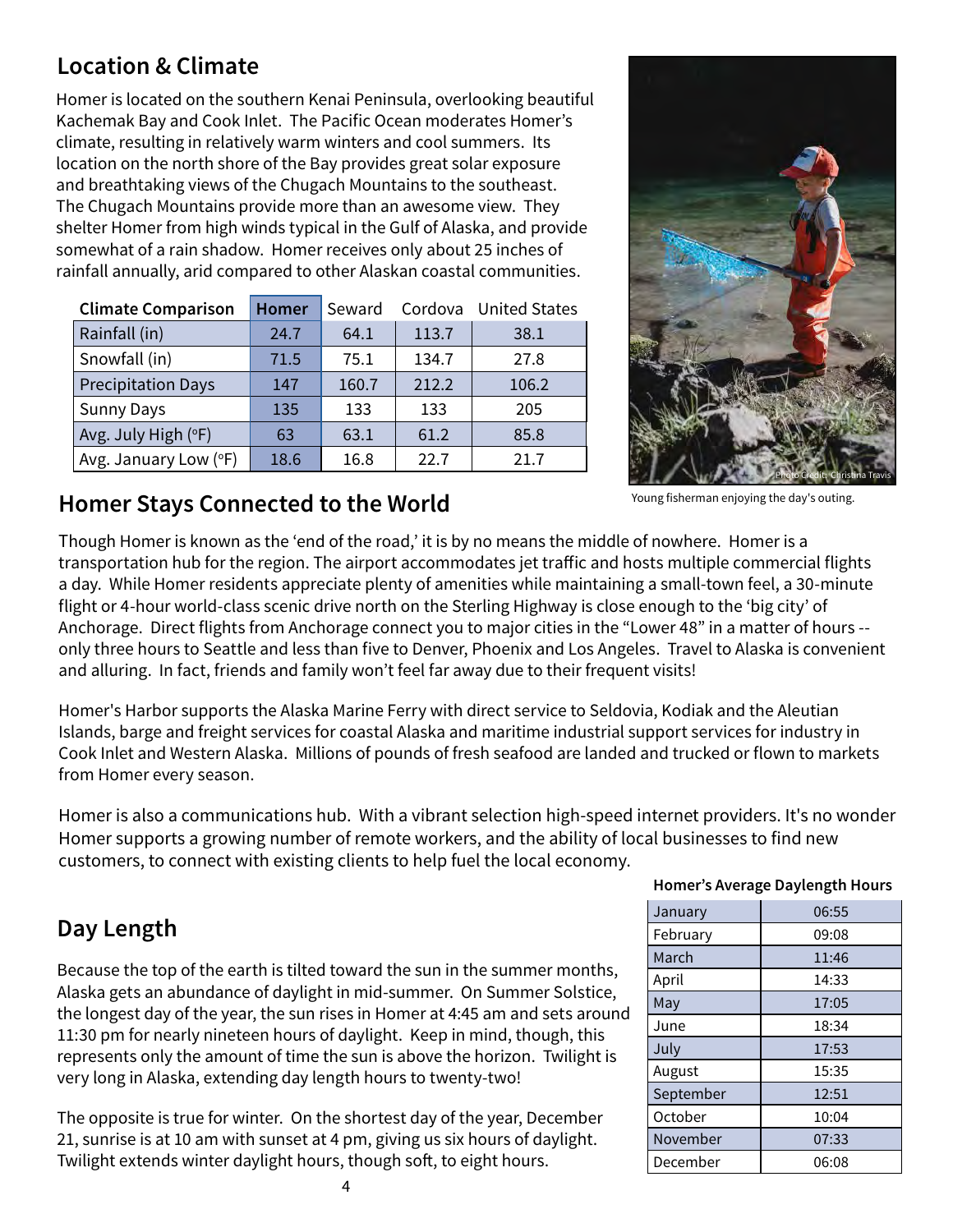### **A Great Place to Live and Play!**

Homer's 5,700 residents appreciate that Homer has plenty of amenities, options for entertainment and world class outdoor activities, all while maintaining a small-town feel.

**Housing** - Living in Alaska presents many opportunities and challenges, and finding a home is often one of them. Luckily, Homer has an active real estate market. Average home prices and rents on the Kenai Peninsula are among the lowest in the State. Housing, which is typically a family's largest expenditure, is 13% less expensive in Homer than Anchorage.

**Health Care** - The diversity and quality of health care services available in Homer is notable. South Peninsula Hospital is Homer's full-service hospital offering a wide range of general and specialty services in a patient-focused and state-of-the-art facility. Combined with Homer's wide variety of highly skilled complementary medical practitioners, SPH provides residents with the highest quality, comprehensive health and wellness care.

**Outdoor Activities** - Homer is well known for its sport fishing (it is the "Halibut Capital of the World" after all), for a vast and varied State Park system offering over 25 miles of maintained hiking trails, campsites and a rental yurt system, and exceptional public recreational facilities. Come prepared to ski, play hockey, snowmobile, kayak, surf, bike, hike, boat and hunt―all within five miles of your home and mostly year-round.

Sport enthusiasts will also enjoy Homer's annual festivals: Kite Surfing Festival, Fat Tire Bike Festival, Winter King Salmon Tournament, Sea-to-Ski Triathlon, Ski Marathon …and more! Homer's fitness facilities, lap swim hours at the community pool, a track and artificial turf field and sports clubs help you stay in shape to enjoy all outdoor recreation pursuits.

**Dining** - Hands down, Homer has the best selection of high quality restaurants, cafes, coffee shops, bakeries and a gelato shop to suit all tastes, including two local coffee roasters, two breweries, a winery and two meaderies. Restaurant meals feature locally-sourced spirits and ingredients fresh from Homer's many local food growers.

**Vibrant Arts Scene -** With so many arts events to attend and participate in, Homer residents have to plan ahead to make time to stay home! Local galleries present monthly First Friday art exhibits, and two arts centers promote visual, literary and performing arts through a variety of workshops and programs. Throughout the year, bands can be heard most weekends at Homer's venues -- both local and world renowned--as Homer is a regular stop on Alaska's concert circuit, and also hosts the World Arts Festival annually each fall. Pier One Theatre comes alive in the summer with plays, from side-splitting comedies to thought-provoking dramas to musicals, all top-notch productions performed by local actors and actresses that often sell out the house.



"Peonies on Pioneer" --in gardens and murals-- are a visual treat when exploring Homer's Pioneer Avenue business and shopping district.



Fat tire bicycling - Homer's recreational opportunities offer something for everyone.



Homer's Farmers Market showcases the finest local purveyors and producers of Alaskan-grown produce.



A night out to enjoy dancing to live music.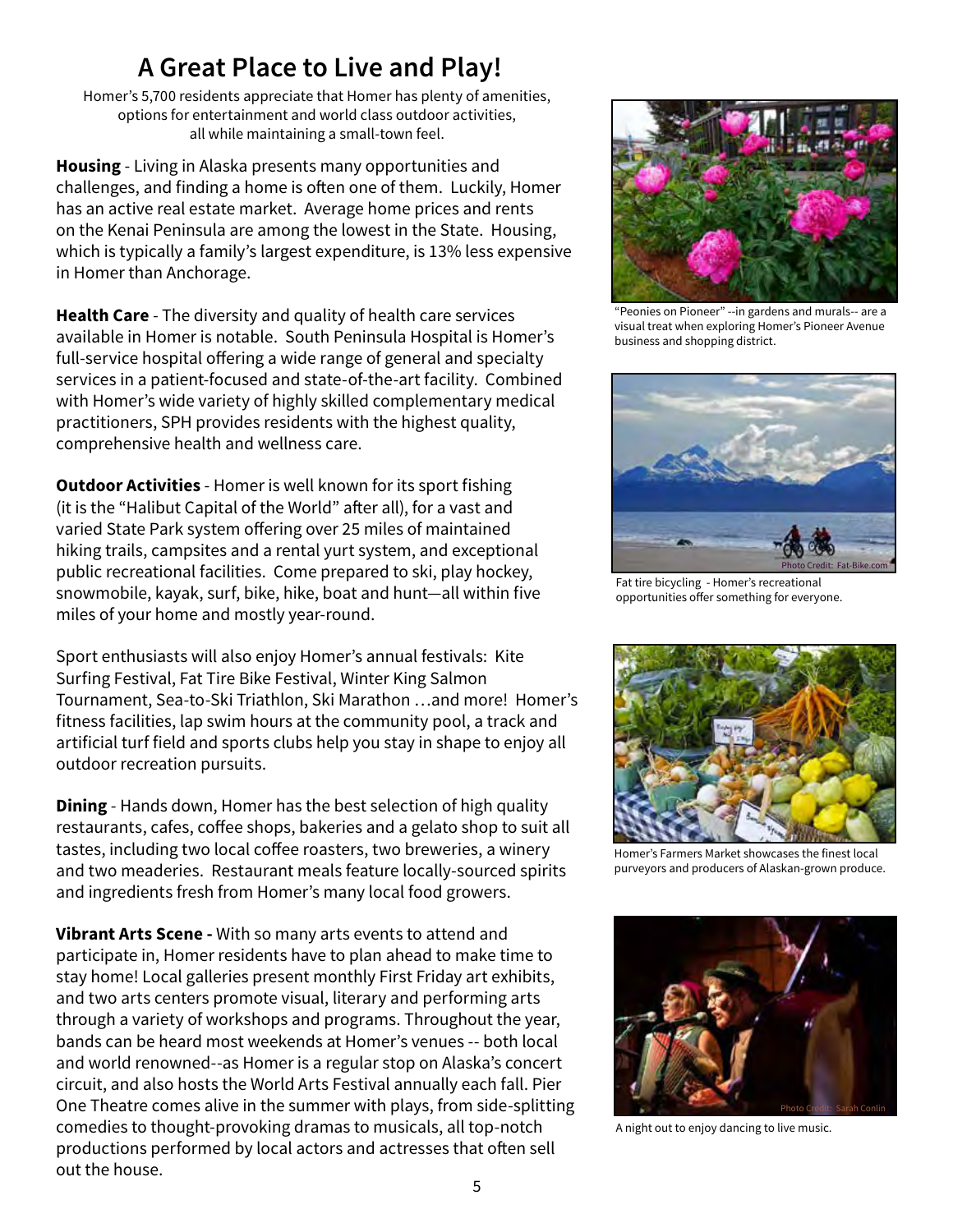

Homer's beaches provide a wonderful natural playground.



Homer's Public Library features over 36,000 books and a variety of youth and adult activities and programs.



Designing a boat to be printed from the Maker Space's 3D printers.



Homer has over 80 km of groomed ski trails, a small downhill ski area with a rope tow and extensive snow machine trails for winter fun.

### **A Great Place to Raise Kids!**

Great schools, relatively low crime, and lots of parks, playgrounds and outdoor pursuits are part of the package that makes Homer great for children.

#### **Recreation -** *world class opportunities in every season*

Homer has 17 dedicated public parks with amenities ranging from playgrounds, ballfields, disc golf course, small skate park, fishing lagoon, picnic areas, campsites and trails, and vast stretches of undeveloped beaches and inter-tidal zones.

Additionally, the City of Homer's Parks & Recreation and other nonprofit community groups organize many youth clubs and programs, ranging from sports, nature education, visual and theatrical arts, music, wilderness leadership, engineering/design and more.

**Early Childhood Education** - *new families are supported in Homer* with several licensed child care providers, Head Start, a Title 1 Preschool Program at Paul Banks Elementary School, an infant learning program and private pre-school education programs.

#### **Schools -** *your choice of high quality public school options*

Homer has three public elementary schools, one public charter school, a middle school and a high school -- all part of the Kenai Peninsula Borough School District. Two of the schools (McNeil Canyon and West Homer Elementary) earned the distinguished Alaska Blue Ribbon School designation for achieving superior standards of academic excellence.

Parents also have the choice of three optional programs. Flex is an alternative high school for students that want to move at their own pace or that are graduating in three years because they can work faster while at the same time achieving proficiency. Connections is the school district's supported homeschool program, giving families direct access to tutors, counselors, academic support materials and funds through the program's Homer office. K-6 Charter school at Fireweed Academy is another option.

Homer High School, with enrollment of 410, consistently ranks as one of the highest scoring schools in Alaska:

- Wide variety of course offerings: ten Advanced Placement courses, foreign language, creative arts (including a ceramics studio) and applied arts courses such as culinary arts, welding and mechanics with a focus on college and career readiness;
- 95-98% graduation rate;
- 70% student population involved in co-curricular activities ranging from sports, band, choir, drama/debate/forensics and student government;
- High average Scholastic Aptitude Test (SAT) score of 1640;
- Opportunity to take college classes and earn college credits while in high school through the local Kenai Peninsula College "Jump Start" Program;
- Merit-based college scholarships awards average \$12,000 to \$20,000 per student annually.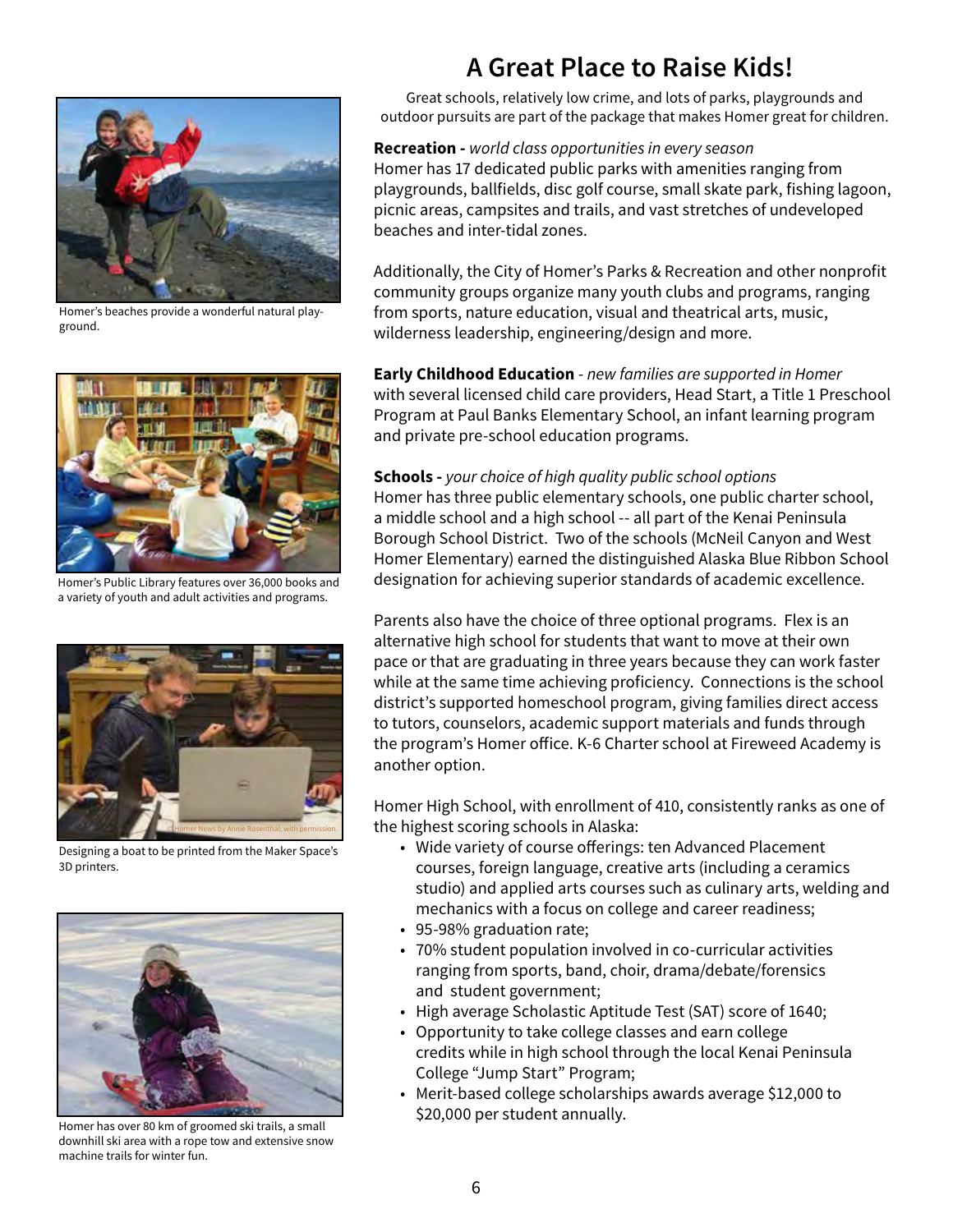## **A Glimpse of Alaska's Economy**

As in many parts of the country, Alaska's economy continues to rebound after loosing jobs in 2020. Gains are being seen in industries that were hit hardest initially by the pandemic, such as transportation and the hospitality sectors. 2020 provided a shorter tourist season, but federal relief money helped Alaska recover a modest number of jobs to fuel the economy. As the economy continues to adjust to a post-pandemic world and oil prices rise, the state is expected to continue to recover more jobs and see a healthy gain in the tourism industry. Construction, health care, and federal employment are forecasted to end 2022 at or above their pre-COVID levels.

For over twenty years, the health care industry has led employment growth statewide. This trend is expected to continue as the number of Alaskans age 65 and older is expected to increase by more than 125% in the next fifteen years. This demographic shift will likely equate to continued health industry growth. Even in Alaska's smallest rural communities where jobs are often scarce, health care offers good year-round employment opportunities.

Alaska is an attractive, adventurous destination for independent travelers and for cruise ship sailings. Alaska's tourism industry plays a vital role in the State's economy providing 1 in 10 Alaskan jobs. One in three Alaska visitors are repeat travelers to the state. Many of those who return are independent travelers who first came to Alaska on a cruise ship. In 2019 Alaska hosted over 1.4 million cruise visitors and domestic air travel was up 3.7%. Although these numbers decreased tremendously during the pandemic, the state is on the upswing to welcome more cruise ships to its ports and visitors to its unique destinations.



Alaska's small employment industries tend to be relatively stable over time. Of note is the agriculture industry, including locally grown food and flower products and commercial marijuana, which is boosting Alaska's retail and manufacturing sectors. Beverage manufacturing, including wines, microbrews and bottled water, though quite small has been growing extensively in the past few

years.



 7 sectors in Alaska, including the Kenai Peninsula. The health care industry is one of the fastest growing economic

#### **Most In-Demand Jobs on the Kenai Peninsula**

http://www.kpedd.org/data-dashboard/workforce

| <b>Healthcare Practitioners</b>             | \$48.18 |
|---------------------------------------------|---------|
| <b>Transportation &amp; Material Moving</b> | \$27.02 |
| Office & Administrative Support             | \$17.05 |
| <b>Sales and Related</b>                    | \$17.78 |
| Management                                  | \$28.86 |
| <b>Healthcare Support</b>                   | \$18.28 |
| <b>Community &amp; Social Service</b>       | \$23.82 |
| Food Preparation & Serving                  | \$14.95 |
| Installation, Maintenance & Repair          | \$20.00 |
| <b>Education, Training and Library</b>      | \$21.97 |
| <b>Business &amp; Financial Operations</b>  | \$25.05 |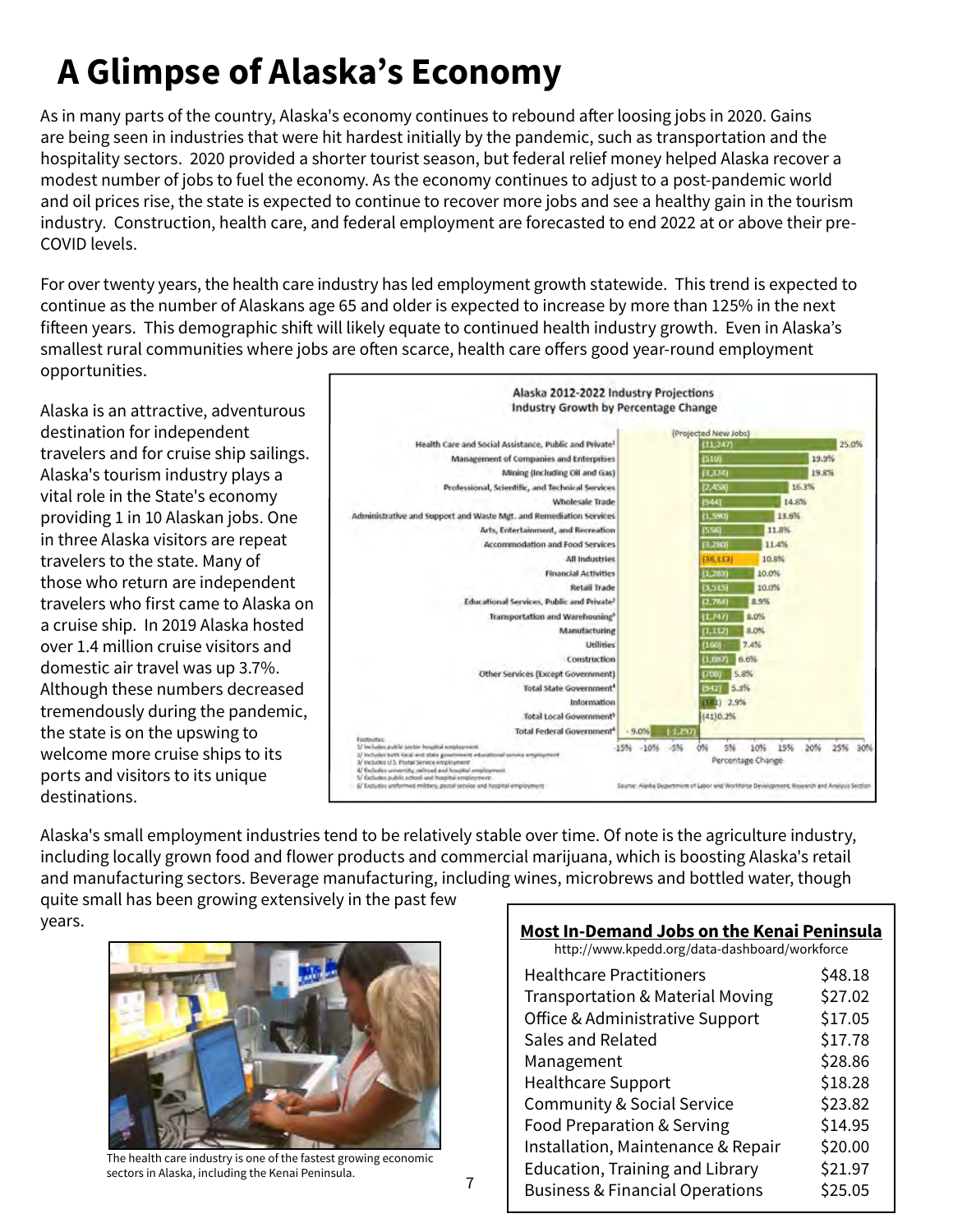## **Kenai Peninsula Borough & Homer Economy**

Kachemak Bay and the waters of southwestern Alaska shape our picturesque coastal town and anchor Homer's economy. Homer features a professionally managed Port & Harbor facility and a renowned, full-service marine trades sector. Together they support a diverse commercial fishing fleet, and thriving marine industrial and maritime transportation industries.

21% of Homer residents participate in commercial fishing, bringing in 8% of the total commercial harvest by all Alaskans. In 2020, Homer's seafood landings of 4.7 million pounds worth \$12.5 million, ranked Homer the 78th largest port in the US by seafood weight and the 65th port by the value of those landings.

Maritime commerce centers on transportation, ship building and repair, marine surveyors, science and ship supply. Homer harbor is a significant support to these industries. A barge mooring / haul-out repair facility proposed for Homer Harbor in the near term, and a new large vessel harbor proposed in the long term recognize both industry needs and the importance of marine industry to Homer's economy.

Our coastal location, relatively mild climate and quality amentities also make Homer a popular tourist destination and attracts new residents. As Homer's tourism and population rates grow, so do opportunities for retail trade, education, health services, and leisure and hospitality. Together these sectors make up over 26% of Homer's total employment. Gross sales for 2021 were up 8% from 2020 to bring figures within 2% of 2018-19 pre-pandemic numbers. 2021 was fueled in part by a higher than expected robust summer seasonal tourism (given COVID-19 mitigation) with growth projected to continue.

Current demands in the residential and commercial real estate markets continue to take construction related industries on an upward trend.





As Alaska's largest private sector employer, commercial fishing is a major contributor to Homer's (and the State's) employment and wages. Comprehensive employment information is available at http://labor.alaska. gov/jobseek/.

Health and social assistance is the largest employment sector in the Kenai Peninsula Borough. Growth is fueled by a shift from predominantly acute care to chronic disease prevention and management, and by steady increase in the Peninsula's senior population. Demand for senior services and housing that allows residents to age in place is expected to grow.

Rounding out Homer's economic drivers are the arts and independent farm growers, all of which contribute to Homer's economic diversity and community vitality. The number of farms on the Kenai Peninsula grew 60% over the past five years years!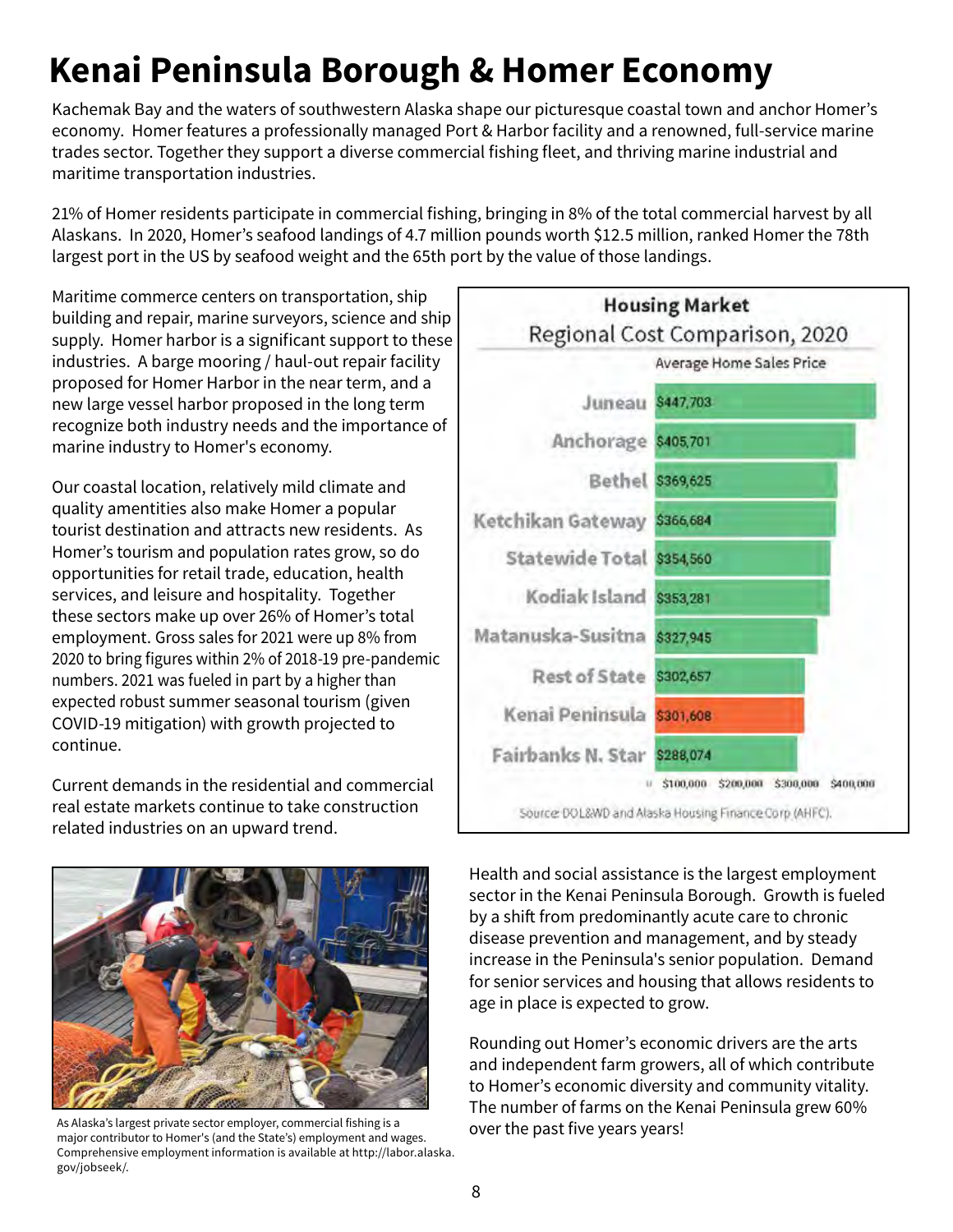## **City of Homer Information**

City Government Homer is a first class city with a City Manager/ City Council form of government. Elected officials consist of six City Council members and a Mayor. The City of Homer provides road, public safety, water and sewer, library, recreational and other services associated with local government, including an airport terminal and extensive Port & Harbor facility. The City is part of the Kenai Peninsula Borough.

#### **Sales Tax:**

There is no state income tax or state sales tax in Alaska. The sales tax in Homer is 7.85% (4.85% City of Homer and 3% Kenai Peninsula Borough). Non-prepared foods are exempt from sales tax from September through May.

#### **Property Tax:**

Homer: 4.50 Mills Borough: 4.70 Mills So. Penin. Hospital: 2.24 Mills Total 11.44 Mills The property tax rate translates to a levy of \$1,144 for every \$100,000 in assessed value. However, the first \$20,000 in value is tax exempt for most residents upon request. Senior citizens (age 65 and older) benefit from an additional exemption on the first \$150,000 in value for the City of Homer portion and on the first \$300,000 for the Kenai Peninsula Borough portion.



Homer City Hall, 491 E. Pioneer Avenue.



Homer Public Library offers over 45,000 loan items and a variety of programs.

#### **Water & Sewer:**

Water and sewer utilities are provided by the City of Homer within City limits. City water (which exceeds EPA standards an was awarded Alaska's best tasting water) is sourced from the Bridge Creek Reservoir via an adjacent water treatment plant. Households not hooked up to City water obtain water from commercial water haulers.



Bridge Creek Reservoir is in a designated Watershed Protected District to insure Homer's quality drinking water for the long term.



Homer's small boat harbor offers 950 reserve slips and additional docks for transient moorage.



491 E. Pioneer Avenue Homer, AK 99603 Phone: 907-235-8121 Monday - Friday 8 - 5 p.m. www.cityofhomer-ak.gov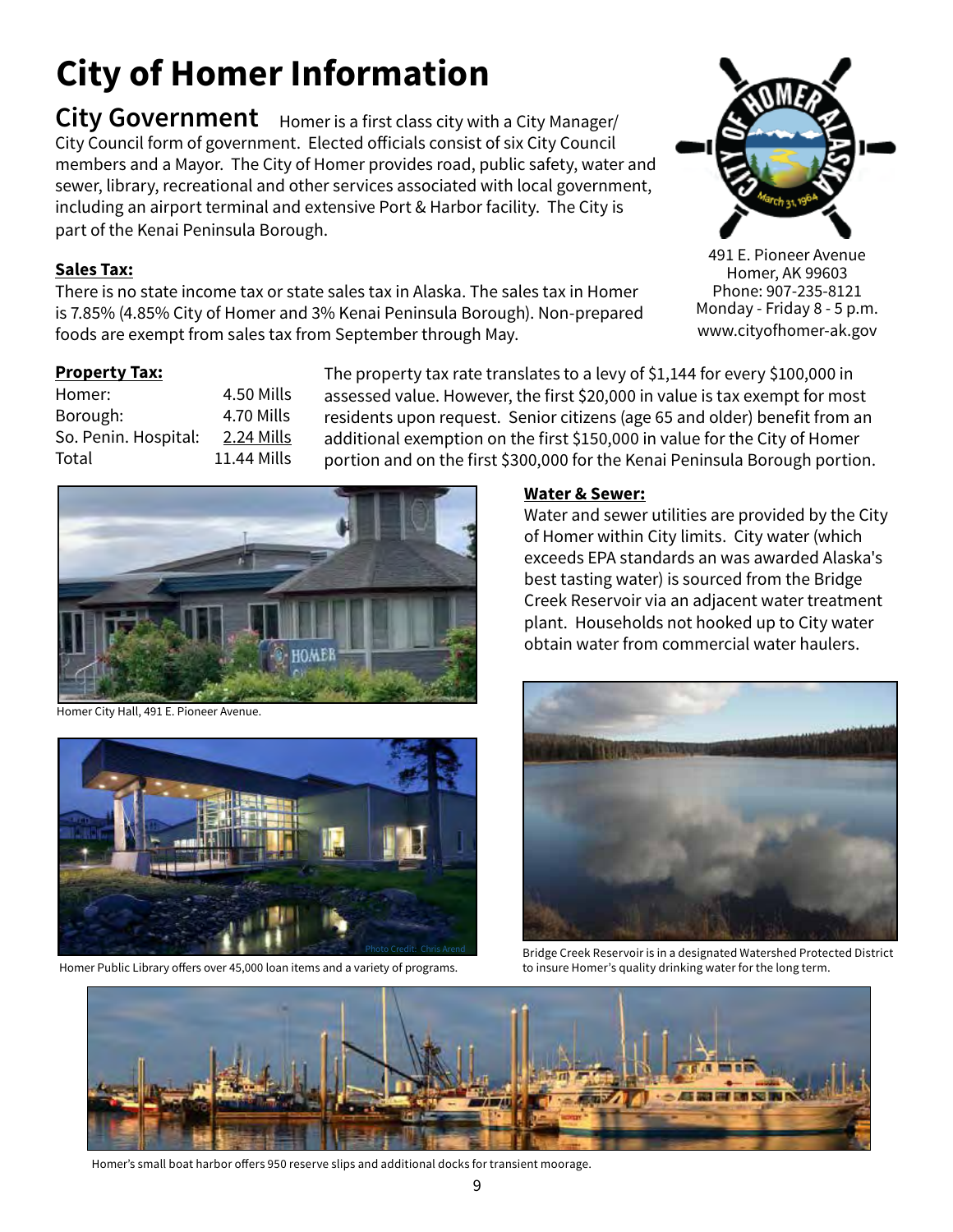## **Power & Utility Industries**

### **Electric Utility**

In 1945, nine forward-thinking citizens of Homer met and began working together to form Alaska's fifth rural electric cooperative. By 1950, the system was energized, making Homer brighter for 56 cooperative members. Today, 80 Megawatts of generation fulfills 23,000 member-owners' electrical needs in a 3,166 square-mile service area on the southern Kenai Peninsula.

HEA's mission is to safely provide reliable electricity to members and the community through superior customer service and innovative energy solutions at fair and reasonable prices. Power generation is primarily from natural gas (88%) with almost all of the remainder from the Bradley Lake hydroelectric facility and a tiny but growing amount from small-scale wind and solar installations on private property. Rates change frequently, mostly in response to fluctuations in the price of natural gas. Current rates can be found on HEA's website.

### **Home Heating Options**

ENSTAR Natural Gas Company's development of a southern Kenai Peninsula natural gas distribution system in 2014 introduced natural gas as a heating option. ENSTAR is a regulated public utility serving approximately 140,000 residential, commercial, and industrial customers in and around Southcentral Alaska. ENSTAR has four rate classes for gas service based on the capacity of the gas meter required. Currently Homer, Anchor Point and Kachemak City have access to natural gas.

Other home heating options in Homer are electric, heating oil, propane or wood. Two fuel oil companies serve Homer: HomeRun Oil and Petro Marine. Two companies also supply propane: Amerigas and Suburban Propane.

Renewable energy options such as solar electric, solar thermal and geothermal supplement traditional energy sources.



3977 Lake Street Homer, AK 99603 Phone: 907-235-8551 www.homerelectric.com



36225 Kenai Spur Hwy Soldotna, AK 99669 907-262-9334 www.enstarnaturalgas.com



3518 FAA Road Homer, AK 99603 907-235-8772 www.amerigas.com

HomeRunOil

60998 East End Road Homer, AK 99603 907-235-1393

### PETRO MARINE

4755 Homer Spit Road Homer, AK 99603 907-235-8818



60970 East End Road Homer, AK 99603 907-235-8565 www.suburbanpropane.com

The aurora borealis (or northern lights) brighten Alaska's winter nights.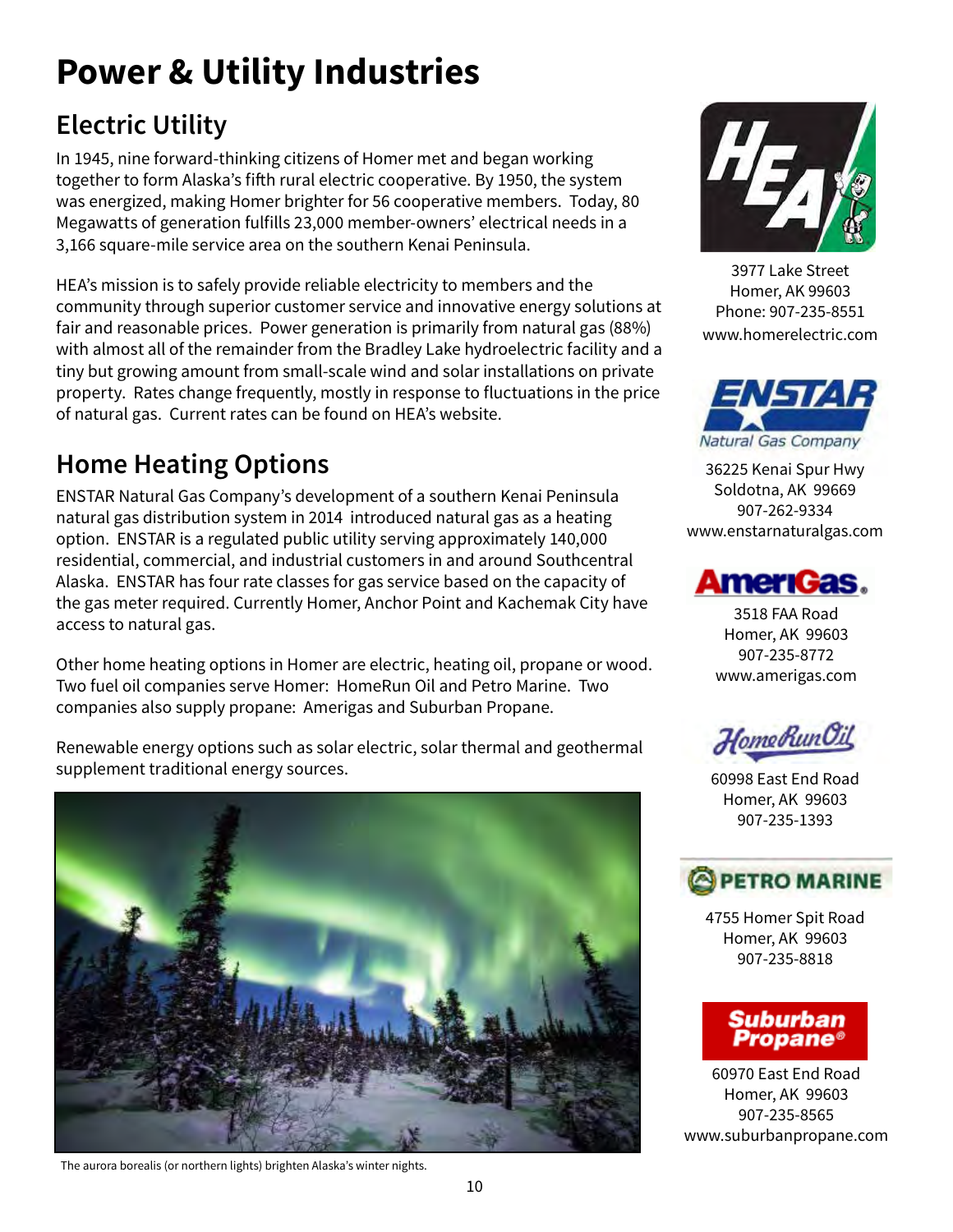## **Educational Institutions**

### **Kenai Peninsula Borough School District**

With the mission to develop productive, responsible citizens who are prepared to be successful in a dynamic world, the Kenai Peninsula School District (KPBSD) serves nearly 9,000 students in forty-four public schools in a district larger than the entire state of West Virginia. Six of those schools are in the Homer area.



#### For information on enrollment, contact the KPB School District Office located at 148 North Binkley Street Soldotna, AK 99669 or call 907-714-8888. www.kpbsd.k12.ak.us

### **UAA's Kachemak Bay Campus of Kenai Peninsula College**

The Kachemak Bay Campus of Kenai Peninsula College (KBC) is located on three acres in the heart of Homer overlooking Kachemak Bay and a vista of glacier-capped mountains. The campus offers a wide variety of degree and continuing education courses and programs of excellence in a friendly, personalized setting. Kachemak Bay Campus is recognized for teaching excellence.

KBC offers 650-800 students a variety of classroom and online courses leading towards two-year Associates of Arts and Associates of Applied Science degrees, as well as vocational certificates including the following:

• Biology, Natural Sciences, Psychology, Education, Business and Fine Arts;

- Nursing (RN), Certified Nurse Assistant, Medical Assisting and Coding;
- Fisheries and Maritime Technology, Welding, Corrections, General Business

A number of other four-year degree programs are available via distance delivery through other University of Alaska campuses. KBC is recognized for its Semester-By-The-Bay, a marine science field studies program, and its Marine Technology Program that provides the academic grounding and practical skills essential for success in marine support industries.

The campus includes classrooms, computer lab, learning center, bookstore, art studio, library and a student services and enrollment center. Small classes, individualized attention, and the highly qualified faculty give the campus a private college feel.

Jump Start (High School) \$78/credit N/A Lower Division (100-200) \$234/credit \$800/credit Upper Division (300-400) \$282/credit \$835/credit

**Tuition 2020 - 2021 Resident Tuition Non-Resident Tuition**





Kenai Peninsula College

533 E. Pioneer Avenue Homer, AK 99603 Phone: 907-235-7743

http://kpc.alaska.edu/kbc

http://www.kpc.alaska.edu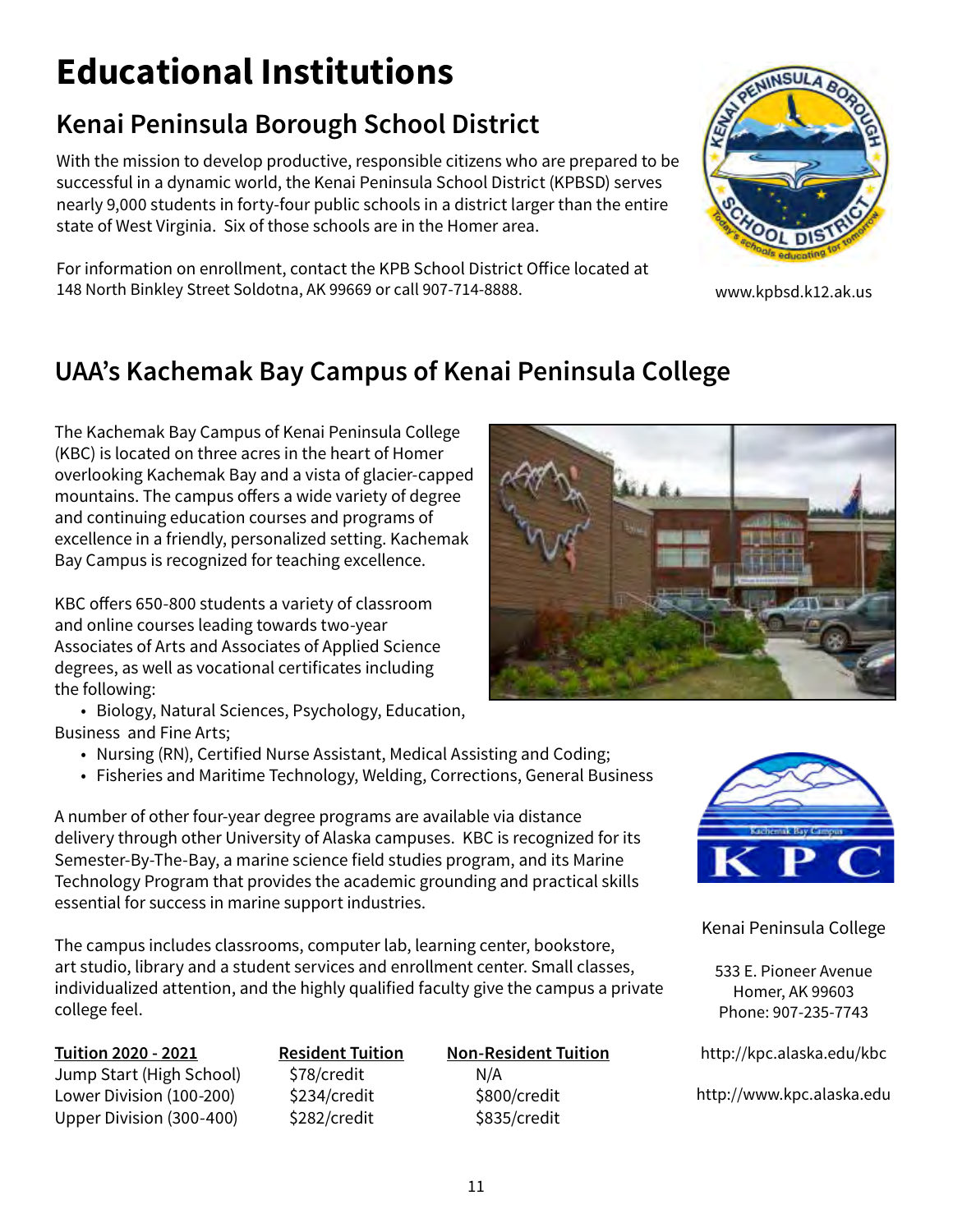## **Health Care**

### **South Peninsula Hospital (SPH)**

SPH is a full-service hospital offering a wide range of general and specialty services to the Homer community. It provides first-rate services in an entirely patient focused, state-of-the-art facility. SPH's home-like, healing environment, combined with top-notch medical providers and technology allows patients to receive the comprehensive



care they need close to home. Available services include: Birthing Center, Cancer Care, Emergency, Functional Medicine, Home Health, Imaging, Laboratory, Long Term Care, Surgery, Orthopedics, Rehabilitation Services, Sleep Center and Specialty Clinics.



### **Family Practices**

Kachemak Bay Medical and Homer Medical Center provide solutions for preventive, diagnostic, and primary care treatment and Kachemak Bay Family Planning Clinic offers a full range of clinical services for reproductive health care for men and women.

### **Dental Care**

Several dentists and orthodontists offer local options for general, cosmetic and corrective dentistry in Homer.

### **Seldovia Village Tribe (SVT) Health & Wellness**

SVT Health & Wellness provides a variety of integrated medical, dental and natural wellness services on a sliding scale according to income. Their Outreach & Eligibility Department helps all community members, whether patient or non-patient,



with veteran benefits, Medicare, Medicaid and navigating the Health Insurance Marketplace.

### **Complementary Medicine**

Homer is also fortunate to have a diverse number of highly professional complementary medical practitioners of integrative medical therapies. Complementary medicine is used alongside conventional medicine to facilitate the body's innate healing response during acute and chronic disease challenges and to promote wellness through prevention. Therapies include whole medical systems such as naturopathy, homeopathy and ancient healing (traditional Chinese and Ayurveda); mind-body medicine such as meditation and relaxation; biologically based practices of diet and herbal remedies; manipulative practices such as therapeutic massage, chiropractic and osteopathic manipulation; and energy medicine such as yoga, therapeutic touch and meditation.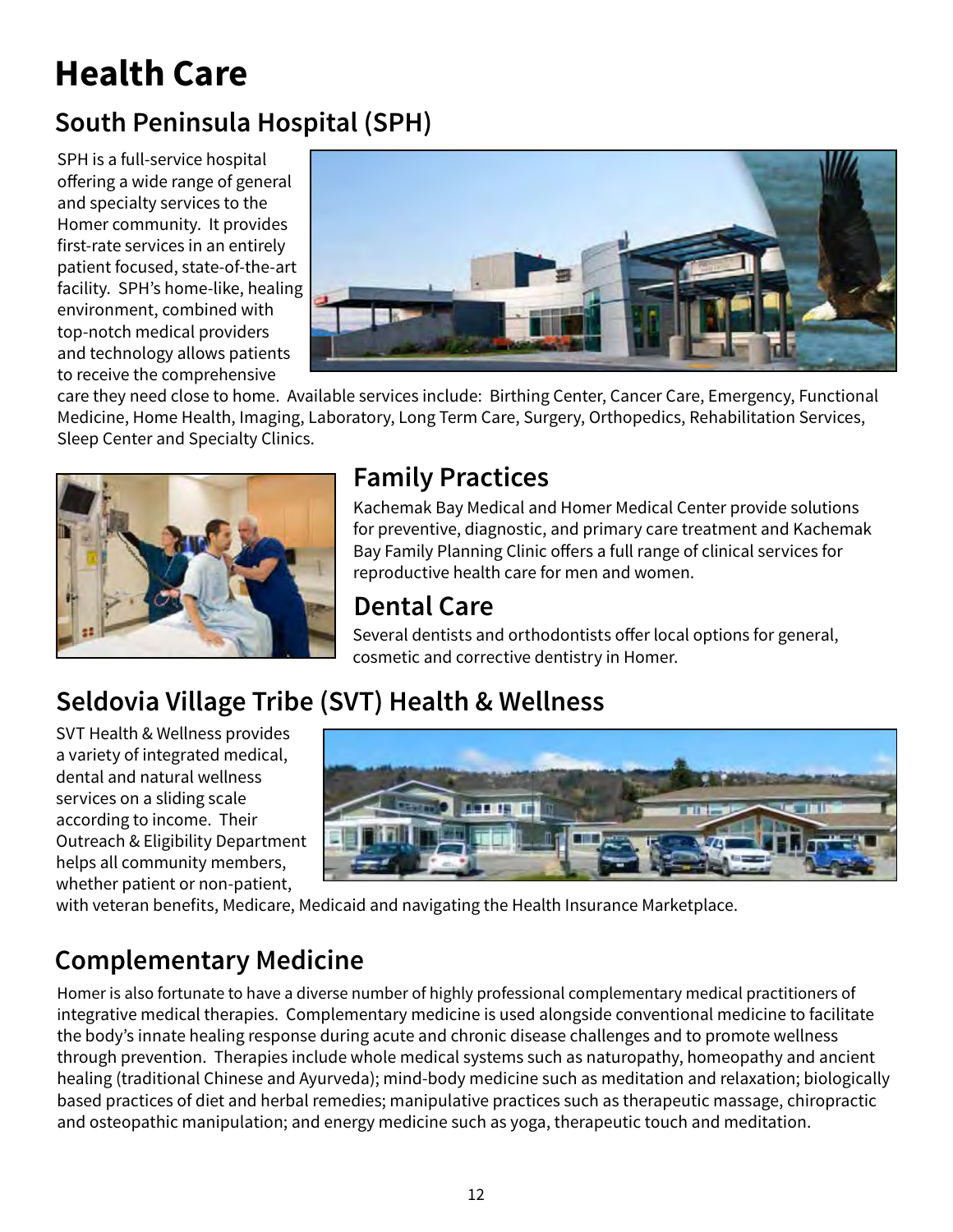**Vacationing in Alaska** is a great way to learn about the state, and explore job opportunities. Alaska is vast, stretching thousands of miles in all directions, with starkly contrasting climate zones, breathtakingly beautiful scenery, abundant wildlife, and Native people with rich cultures. It presents abundant and varied recreational opportunities. No wonder it is a prime tourist destination! Come for a visit, savor the flavor of various communities, experience the weather, and check out the job scene. Remember to include Homer on your itinerary! @VisitHomer on FaceBook shares visitors' stories about Homer. Let them inspire you, too!



**Anchorage:** Alaska's largest city, with a population of 280,437 on the shores of Cook Inlet, is the hub of the Anchorage /Matanuska-Susitna region in Southcentral Alaska. Anchorage has the most job openings and a relatively reasonable cost of living.

Downtown Anchorage at sunset on a clear day.



Fields, mountains, and waters near Valdez, Alaska.

**Valdez:** Located on Prince William Sound, east of Anchorage, Valdez is home to the terminus of the Alaska Pipeline which transports oil from the North Slope for shipping to markets. It has a stable economy where tourism is growing to compensate for recent declines in the oil industry.



A snow-capped mountain reflecting off a lush green lily pad covered pond on the Kenai Peninsula.

**Kenai Peninsula:** The Kenai Peninsula has a population of 59,002. A popular recreation area, seasonal work in tourism or seafood processing may be available. The Kenai also supports oil and gas exploration and extraction industries. With a high growth rate in the senior population, health care is an expanding Kenai Peninsula industry.



View from Pillar Mountain down to the town of Kodiak. Photo credit: Katie Miller.

**Kodiak Island:** Ninety miles south of the Peninsula (and accessible by jet and the Alaska Marine Ferry), Kodiak Island has a large commercial fishing industry and supports the largest Coast Guard base in Alaska.